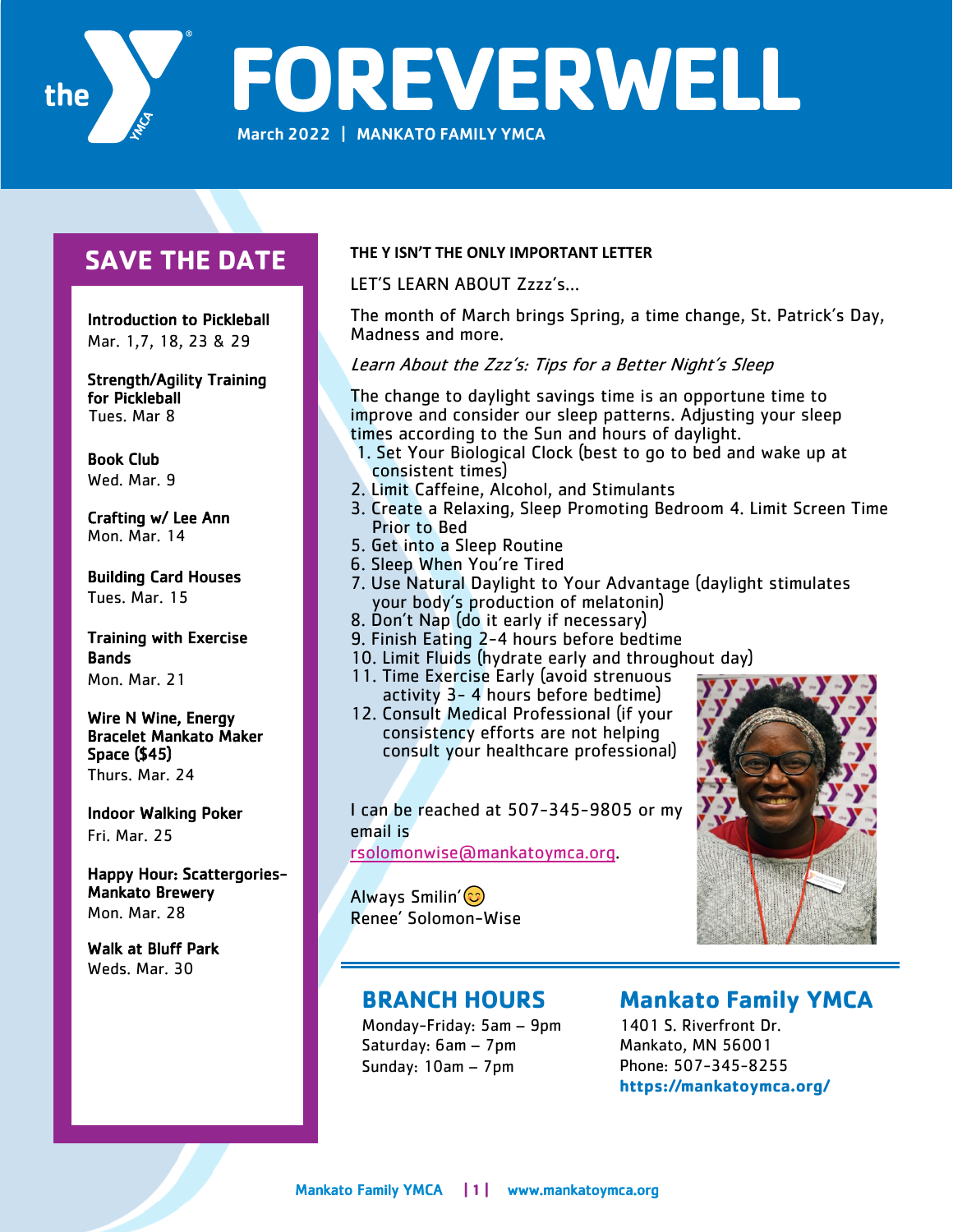# **MARCH FOREVERWELL CALENDAR**

Find the full schedule online at: https://mankatoymca.org/foreverwell-program/ All classes/activities are subject to change or cancellation. \$ - Indicates cost for class or self-pay

| <b>MONDAY</b>                                                                                         | <b>TUESDAY</b>                                                                                                | <b>WEDNESDAY</b>                                                                                                                             | <b>THURSDAY</b>                                                                                                                               | <b>FRIDAY</b>                                                                                             |
|-------------------------------------------------------------------------------------------------------|---------------------------------------------------------------------------------------------------------------|----------------------------------------------------------------------------------------------------------------------------------------------|-----------------------------------------------------------------------------------------------------------------------------------------------|-----------------------------------------------------------------------------------------------------------|
|                                                                                                       | Intro Pickleball:<br>8:30am Blue Gym<br>Puzzles/Knitting<br>Group<br>10:00am Room 203                         | $\overline{\mathbf{2}}$<br>Coffee & Chat<br>8:30am Lobby<br><b>Interval Training for</b><br><b>Older Adults</b><br>9:30am Aerobics<br>Studio | 3<br>A Matter of Balance<br>Class<br>$9:30 - 11:30$ am<br>Room 103                                                                            | 4<br><b>FW YMCA</b><br>Tour/Orientation:<br>9am Lobby                                                     |
| Intro Pickleball:<br>10am Blue Gym                                                                    | 8<br><b>Bunco Dice Game</b><br>9am Room 203<br><b>Strength Training</b><br>for Pickleball<br>10:30am Blue Gym | 9<br>Interval Training for<br><b>Older Adults</b><br>9:30am Aerobics<br>Studio<br><b>Bookclub</b><br>9:30am Pepsi Cube                       | 10<br>A Matter of Balance<br>Class<br>$9:30 - 11:30$ am<br><b>Room 103</b>                                                                    | 11<br>Phase 10<br>9am Room 203                                                                            |
| 14<br>Crafting: Paracord &<br><b>Bead Bracelets</b><br>9:15 am Room 203                               | 15<br><b>Building Card</b><br><b>Houses</b><br>9:30am Room 203<br><b>FW YMCA Tour</b><br>11am Lobby           | 16<br>Coffee & Chat:<br>8:30am Lobby<br><b>Interval Training for</b><br><b>Adults</b><br>9:30am Aerobics<br><b>Studio</b>                    | 17<br>A Matter of Balance<br>Class<br>$9:30 - 11:30$ am<br><b>Room 103</b>                                                                    | 18<br>Intro to Pickleball<br>9:30am Blue Gym                                                              |
| 21<br>Yahtzee<br>8:45am Room 203<br>Training with<br>exercise Bands<br>10am Y-Fit Gym                 | 22<br>Outside Walk w/<br>walking sticks<br>10am Lobby                                                         | 23<br><b>Interval Training for</b><br><b>Older Adults</b><br>9:30 am Aerobics<br>Studio<br>Intro to Pickleball<br>10:30am Blue Gym           | 24<br>A Matter of Balance<br>Class<br>$9:30 - 11:30$ am<br><b>Room 103</b><br>Mankato<br>Makerspace (\$45)<br>2:30pm 1700 3rd<br>Ave, Mankato | 25<br>Scrabble/Games<br>9:30am Room 203<br><b>Indoor Track:</b><br><b>Walking Poker</b><br>10:30 Room 203 |
| 28<br><b>FW YMCA Tour</b><br>11am Lobby<br><b>Scattergories</b><br>@Mankato Brewery<br>$($ \$) 4:15pm | 29<br>Puzzles/Knitting<br>Group 10am Room<br>203<br>Intro to Pickleball<br>11am Blue gym                      | 30<br>Walk at Bluff Park<br>North Mankato<br>9:30 Meet in Lobby                                                                              | 31<br>A Matter of Balance<br><b>Class Graduation!</b><br>9:30am Room 103                                                                      |                                                                                                           |